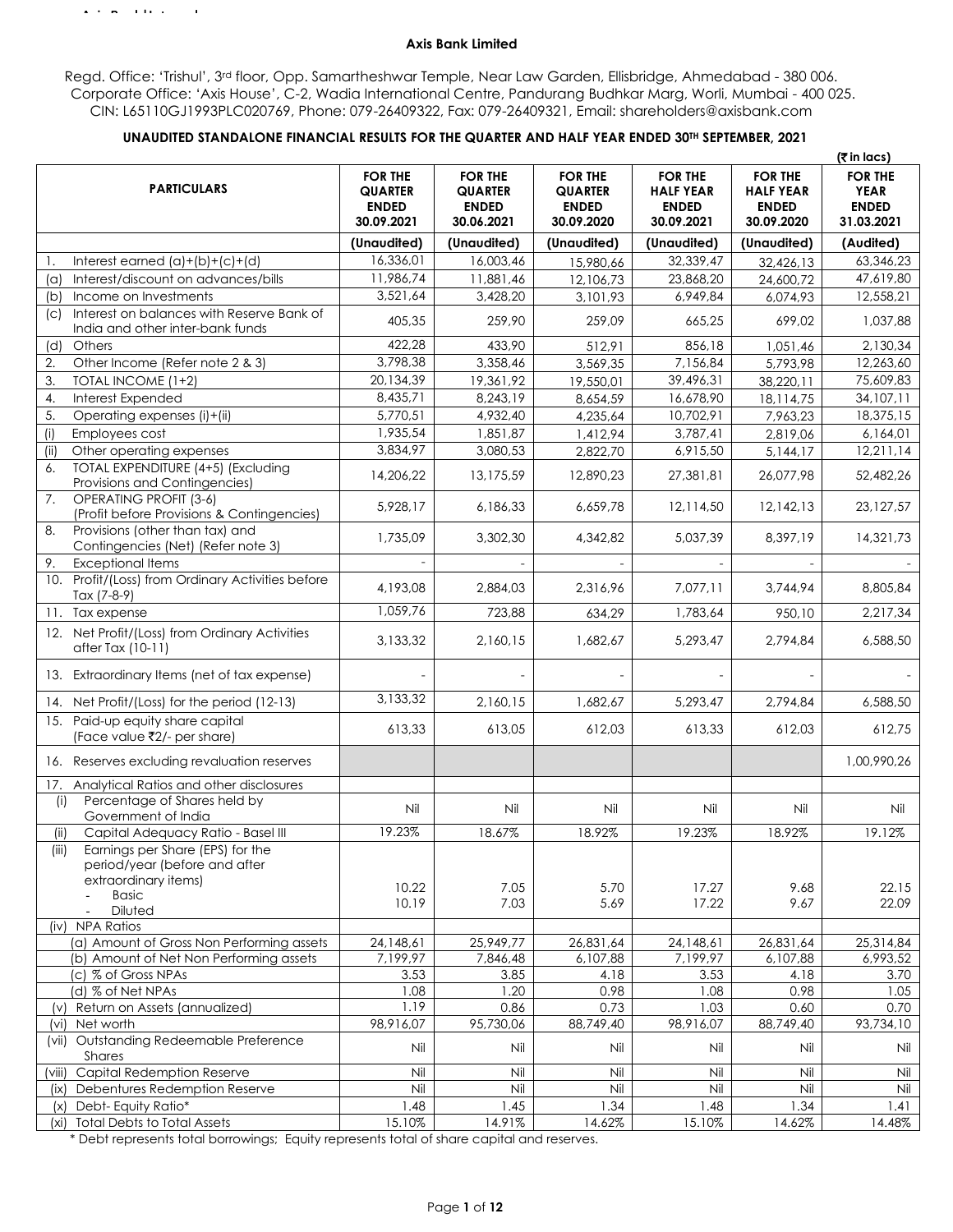Notes:

1. Statement of Assets and Liabilities as on 30<sup>th</sup> September, 2021 is given below:

|                                                        |                     |                     | (₹ in lacs)         |
|--------------------------------------------------------|---------------------|---------------------|---------------------|
| <b>Particulars</b>                                     | As on<br>30.09.2021 | As on<br>31.03.2021 | As on<br>30.09.2020 |
|                                                        | (Unaudited)         | (Audited)           | (Unaudited)         |
| <b>CAPITAL AND LIABILITIES</b>                         |                     |                     |                     |
| Capital                                                | 613,33              | 612,75              | 612,03              |
| Reserves and Surplus                                   | 1,06,469,70         | 1,00,990,26         | 97,051,76           |
| Employees' Stock Options Outstanding                   | 81.59               |                     |                     |
| <b>Deposits</b>                                        | 7,36,285,50         | 6,97,985,29         | 6,23,666,58         |
| <b>Borrowings</b>                                      | 1,58,709,45         | 1,42,873,16         | 1,31,207,27         |
| Other Liabilities and Provisions                       | 48,578,52           | 44,336,17           | 45,137,76           |
| <b>TOTAL</b>                                           | 10,50,738,09        | 9,86,797,63         | 8,97,675,40         |
| <b>ASSETS</b>                                          |                     |                     |                     |
| Cash and Balances with Reserve Bank of India           | 81,932,82           | 51,808,56           | 42,953,94           |
| Balances with Banks and Money at Call and Short Notice | 15,035,79           | 9,921,26            | 4,834,21            |
| Investments                                            | 2,49,815,86         | 2,26,119,62         | 2,00,289,92         |
| Advances                                               | 6,21,719,30         | 6, 14, 399, 40      | 5,64,584,76         |
| <b>Fixed Assets</b>                                    | 4,280,33            | 4,245,03            | 4,360,01            |
| <b>Other Assets</b>                                    | 77,953,99           | 80,303,76           | 80,652,56           |
| <b>TOTAL</b>                                           | 10,50,738,09        | 9,86,797,63         | 8,97,675,40         |

- 2. 'Other income' includes profit/loss on investments including provision for depreciation, earnings from foreign exchange and derivative transactions, commission earned from guarantees/letters of credit, fees earned from providing services to customers, selling of third party products etc.
- 3. Based on RBI Master Direction on Financial Statements Presentation and Disclosures issued on 30<sup>th</sup> August, 2021, recoveries from written off accounts hitherto included as part of other income have been adjusted as a credit to provisions and contingencies and provision for depreciation on investments hitherto classified as part of provisions and contingencies has been reclassified as part of other income. Previous period figures have also been reclassified as appropriate to make them comparable with current period figures. There is no impact of this change on the net profit/loss of the current or earlier periods consequently ratio's for prior periods are not restated.
- 4. During the quarter ended 30<sup>th</sup> September, 2021, the Bank allotted 1,376,861 equity shares pursuant to the exercise of options under its Employee Stock Option Scheme.
- 5. During the quarter ended 30<sup>th</sup> September, 2021, the Bank raised Basel III compliant Additional Tier 1 (AT1) Notes of USD 600 million (equivalent to  $\bar{\tau}$ 4,416.45 crores).
- 6. In accordance with RBI circular DBR.No.BP.BC.1/21.06.201/2015-16 dated 1st July, 2015 on 'Basel III Capital Regulations' and RBI circular DBR.No.BP.BC.80/21.06.201/2014-15 dated 31st March, 2015 on 'Prudential Guidelines on Capital Adequacy and Liquidity Standards Amendments', banks are required to make Pillar 3 disclosures including leverage ratio and liquidity coverage ratio under the Basel III framework. The Bank has made these disclosures which are available on its website at the following link: https://www.axisbank.com/shareholders-corner/regulatory-disclosure/basel-III-disclosures. The disclosures have not been subjected to audit or limited review by the joint statutory auditors of the Bank.
- 7. The Bank was reporting structured collateralised foreign currency loans extended to customers and deposits received from the same customer on a gross basis as advances and deposits respectively. Effective Q1 FY22, the Bank has changed the aforementioned practice to report such structured collateralised foreign loans and deposits on a net basis for better presentation. Previous period figures have been regrouped and reclassified to conform to current classification.

The aforesaid change has no impact on the profit of the Bank for the prior periods and the quarter ended 30<sup>th</sup> June 2021, quarter and half year ended 30th September 2021, and is not material given the Bank's Balance Sheet size and consequently ratio's for prior periods are not restated.

8. On 30th August, 2021, RBI issued a clarification on Guidelines on Compensation of Whole Time Directors/Chief Executive Officers /Material Risk Takers and Control Function Staff, advising banks that the share-linked instruments are required to be fair valued on the date of grant using the Black-Scholes model. The fair value thus arrived should be recognised as an expense for all options granted after the accounting period ending 31st March, 2021. Accordingly, the Bank has changed its accounting policy from the intrinsic value method to the fair value method for all share-linked instruments granted after 31st March, 2021 and consequently recognized the fair value of options computed using the Black-Scholes model, without reducing estimated forfeitures, as compensation expense over the vesting period. As a result, 'Employees cost' for the quarter and half year ended 30<sup>th</sup> September, 2021 is higher by ₹72.09 crores with a consequent reduction in the profit before tax by the same amount.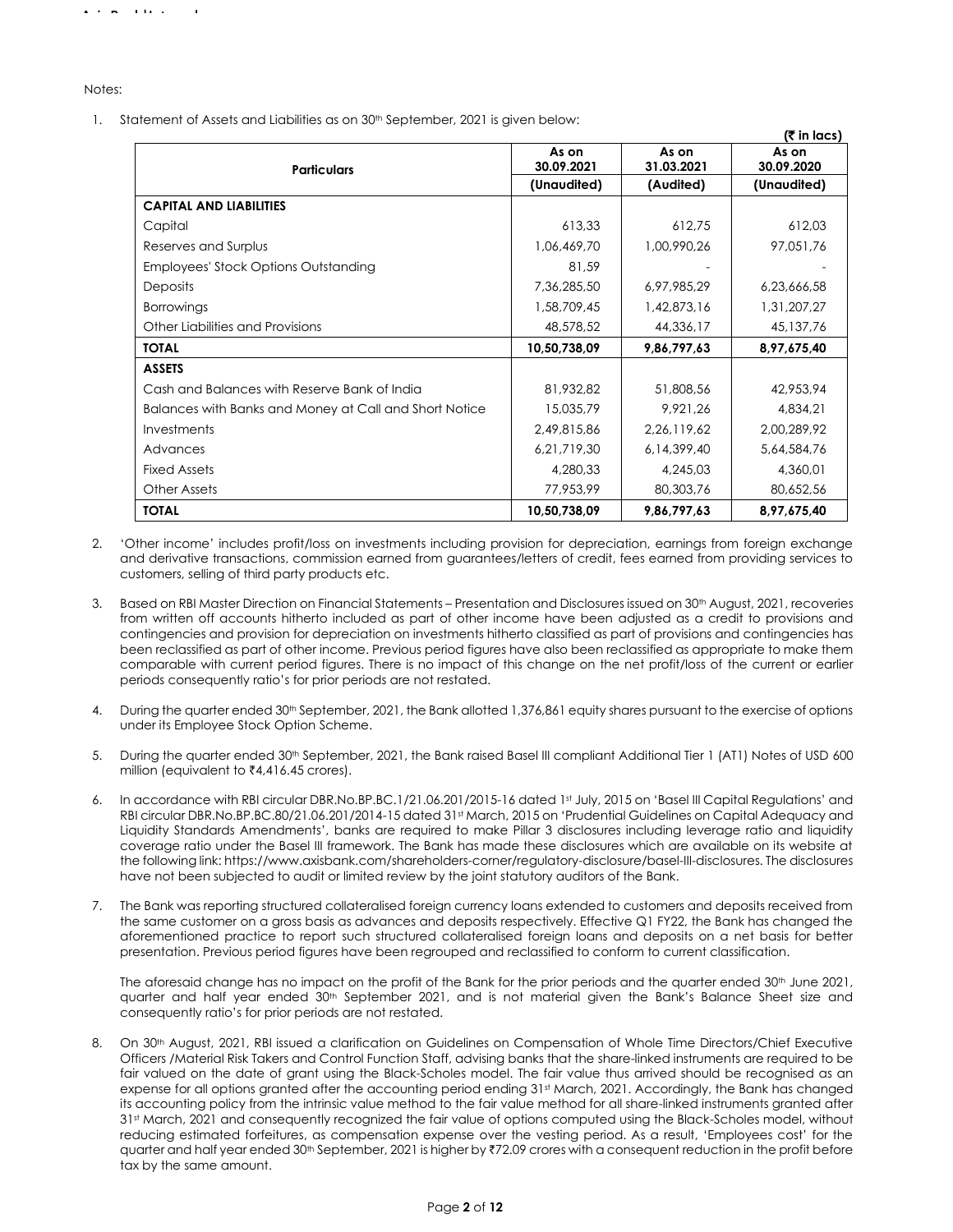9. COVID‐19 virus, a global pandemic has affected the world economy including India. The extent to which the COVID‐19 pandemic including the second wave witnessed in the country, or future subsequent waves, if any, will continue to impact the Bank's operations and asset quality will depend on the future developments, which are highly uncertain.

The Bank continues to hold provisions aggregating to ₹5,012 crores as at 30<sup>th</sup> September, 2021 against the potential impact of COVID‐19 (other than provisions held for restructuring under COVID 19 norms) based on the information available at this point in time. The provisions held by the Bank are in excess of the RBI prescribed norms.

- 10. Pursuant to an order of the Hon'ble Supreme Court of India (SC) in an earlier year wherein classification relating to one corporate borrower was deferred, the Bank in its capacity as a lead lender and lenders agent in the consortium had sought clarification from Reserve Bank of India (RBI) regarding the asset classification of the said corporate borrower. Basis the specific clarification received from RBI thereon, the Bank had hitherto not classified the aforesaid corporate borrower as NPA. During the current quarter, the Hon'ble SC has pronounced its final judgement on the matter under dispute in favour of the said corporate borrower but has not expressly clarified regarding the asset classification of the said corporate borrower in its judgement. The Bank upon being apprised of the judgement has made a reference to RBI seeking clarification on the asset classification applicable to the said corporate borrower. Pending receipt of response from RBI, the Bank has continued to treat the aforesaid corporate borrower as Standard in its books as on 30th September, 2021. The Bank however holds adequate provision against the said corporate borrower as on the reporting date as required in compliance with RBI's applicable IRAC norms. Had the Bank classified the aforesaid corporate borrower as a NPA, the Gross NPA and Net NPA ratios as on 30<sup>th</sup> September, 2021 would have been 3.56% and 1.10% respectively.
- 11. (i) Details of resolution plan implemented under the Resolution Framework for COVID-19-related Stress as per RBI circular dated 6th August, 2020 (Resolution Framework 1.0) are given below:

|                   |                                                                                                       |                                                                                             |                                                                                                   | (₹ in crores except number of accounts)                                                                                  |                                                                                                        |
|-------------------|-------------------------------------------------------------------------------------------------------|---------------------------------------------------------------------------------------------|---------------------------------------------------------------------------------------------------|--------------------------------------------------------------------------------------------------------------------------|--------------------------------------------------------------------------------------------------------|
| Type of borrower  | (A) Number of<br>accounts where<br>resolution plan<br>has been<br>implemented<br>under this<br>window | (B) Exposure to<br>accounts<br>mentioned at (A)<br>before<br>implementation<br>of the plan! | $(C)$ Of $(B)$ ,<br>aggregate<br>amount of<br>debt that was<br>converted into<br>other securities | (D) Additional<br>funding<br>sanctioned, if any,<br>including between<br>invocation of the<br>plan and<br>implementation | (E) Increase in<br>provisions on<br>account of the<br>implementation<br>of the resolution <sup>2</sup> |
| Personal Loans    | 8.021                                                                                                 | 503.71                                                                                      |                                                                                                   | 8.47                                                                                                                     | 165.08                                                                                                 |
| Corporate persons | 4                                                                                                     | 1,620.49                                                                                    | $\overline{\phantom{a}}$                                                                          | 78.05                                                                                                                    | 378.43                                                                                                 |
| Of which, MSMEs   |                                                                                                       |                                                                                             |                                                                                                   |                                                                                                                          |                                                                                                        |
| <b>Others</b>     |                                                                                                       |                                                                                             | $\overline{\phantom{0}}$                                                                          | $\overline{\phantom{0}}$                                                                                                 |                                                                                                        |
| Total             | 8,162                                                                                                 | 2,124.20                                                                                    | $\blacksquare$                                                                                    | 86.52                                                                                                                    | 543.51                                                                                                 |

1. Represents fund based outstanding of accounts at the end of the month before the date of implementation of resolution plan 2. The Bank holds provision of ₹543.51 crores as on 30<sup>th</sup> September, 2021 on all accounts where resolution plan is implemented as per Resolution Framework for Covid-19 related stress, which is higher than the requirements as per RBI guidelines

|                   |                                                                                                                                                                                                    |                                                                               |                                                      |                                                                                | (₹ in crores except number of accounts)                                                                                                                                        |
|-------------------|----------------------------------------------------------------------------------------------------------------------------------------------------------------------------------------------------|-------------------------------------------------------------------------------|------------------------------------------------------|--------------------------------------------------------------------------------|--------------------------------------------------------------------------------------------------------------------------------------------------------------------------------|
| Type of borrower  | Exposure to<br>accounts<br>classified as<br>Standard<br>consequent to<br>implementation<br>of resolution plan<br>- Position as at<br>the end of the<br>previous half-<br>year $(A)$ <sup>1,2</sup> | Of (A),<br>aggregate debt<br>that slipped into<br>NPA during the<br>half-year | Of (A) amount<br>written off during<br>the half-year | Of (A) amount<br>paid by the<br>borrowers during<br>the half-year <sup>3</sup> | Exposure to<br>accounts<br>classified as<br>Standard<br>consequent to<br>implementation<br>of resolution plan<br>- Position as at<br>the end of this<br>half-year <sup>4</sup> |
| Personal Loans    | 484.31                                                                                                                                                                                             | 45.77                                                                         | 26.51                                                | 45.23                                                                          | 366.80                                                                                                                                                                         |
| Corporate persons | 1,620.49                                                                                                                                                                                           |                                                                               | -                                                    | 99.61                                                                          | 1,520.88                                                                                                                                                                       |
| Of which, MSMEs   |                                                                                                                                                                                                    |                                                                               |                                                      |                                                                                |                                                                                                                                                                                |
| <b>Others</b>     |                                                                                                                                                                                                    |                                                                               | -                                                    |                                                                                |                                                                                                                                                                                |
| Total             | 2,104.80                                                                                                                                                                                           | 45.77                                                                         | 26.51                                                | 144.84                                                                         | 1.887.68                                                                                                                                                                       |

1. Includes cases where resolution plan is implemented after 31st March, 2021

2. Represents fund based outstanding before implementation of resolution plan

3. Represents net movement in balance outstanding

4. Represents fund based outstanding balance of standard accounts as on 30<sup>th</sup> September, 2021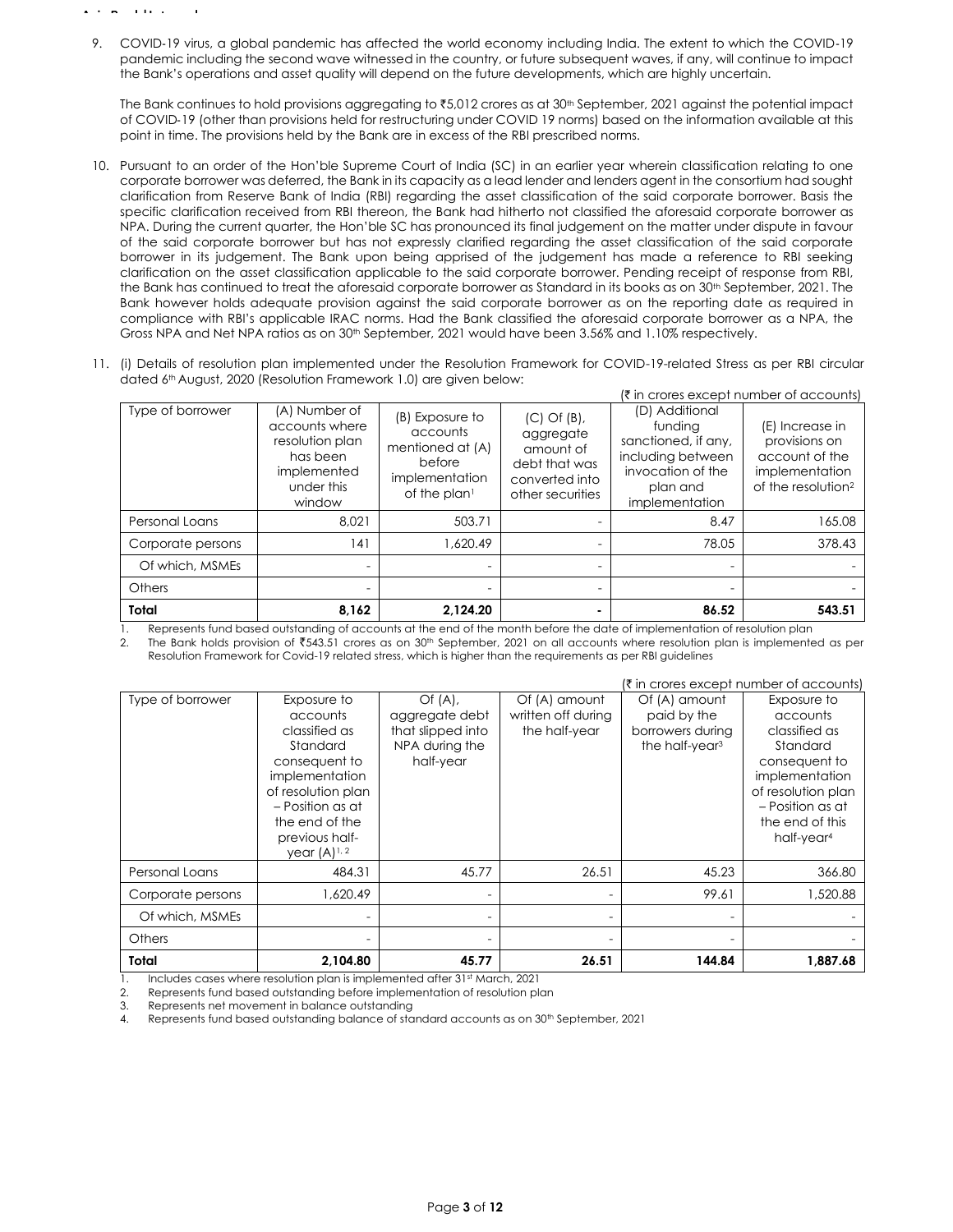(ii) Details of resolution plan implemented under the RBI Resolution Framework - 2.0: Resolution of COVID-19 related stress of Individuals and Small Businesses dated 5<sup>th</sup> May, 2021 are given below:

|                                                                                                                        |                             | (₹ in crores except number of accounts) |                                                                 |
|------------------------------------------------------------------------------------------------------------------------|-----------------------------|-----------------------------------------|-----------------------------------------------------------------|
| Type of borrower                                                                                                       | <b>Individual Borrowers</b> |                                         | Small                                                           |
|                                                                                                                        | Personal                    | <b>Business</b>                         | businesses                                                      |
|                                                                                                                        | Loans                       | Loans                                   |                                                                 |
| A) Number of requests received for invoking resolution process <sup>1</sup>                                            | 15,053                      | 1,443                                   | 607                                                             |
| B) Number of accounts where resolution plan has been implemented<br>under this window                                  | 14.394                      | 1.335                                   | 554                                                             |
| C) Exposure to accounts mentioned at (B) before implementation of the<br>plan <sup>2</sup>                             | 2.207.65                    | 171.27                                  | 139.64                                                          |
| D) Of (C), aggregate amount of debt that was converted into other<br>securities                                        |                             |                                         |                                                                 |
| E) Additional funding sanctioned, if any, including between invocation of<br>the plan and implementation               | 4.74                        | 0.95                                    |                                                                 |
| F) Increase in provisions on account of the implementation of the<br>resolution plan <sup>3</sup>                      | 580.55                      | 56.01                                   | 44.33                                                           |
| ■ Concerted to the control of the control of the control of the control of the control of the Free Free Control of the |                             |                                         | $0.05$ $\ldots$ $0.01$ $\ldots$ $0.01$ $\ldots$ $0.01$ $\ldots$ |

1. Represents number of accounts where resolution plan has been invoked under Resolution Framework – 2.0 for Resolution of Covid-19 related stress of Individuals and Small Businesses

2. Represents fund based outstanding of accounts at the end of the month before the date of implementation of resolution plan

3. The Bank holds provision of ₹680.89 crores as on 30<sup>th</sup> September, 2021 on all accounts where resolution plan is invoked as per Resolution Framework – 2.0 for Resolution of Covid-19 related stress of Individuals and Small Businesses, which is higher than the requirements as per RBI guidelines

As on 30<sup>th</sup> September, 2021, modifications have been implemented under Resolution Framework 2.0 in 36 accounts with outstanding of ₹9.50 crores where resolution plan was implemented under Resolution Framework 1.0.

- 12. The Honourable Supreme Court of India in a writ petition by Gajendra Sharma Vs Union of India & Anr vide its interim order dated 3rd September, 2020 had directed banks that the accounts which were not declared Non-Performing Asset (NPA) till 31st August, 2020 shall not be declared NPA till further orders, pending disposal of the case by Supreme Court. Pursuant to the said order, during the quarter ended 30<sup>th</sup> September 2020, the Bank did not declare any account as NPA, which was not declared as NPA till 31st August, 2020, as per the RBI's Prudential Norms. However, as a prudent measure the Bank had created provisions for interest reversal and loan loss on the said accounts, per its extant policies as applicable to NPA's. If the Bank had classified borrower accounts as NPA after 31st August, 2020, the Bank's Gross NPA Ratio and Net NPA ratio as on 30th September 2020 would have been 4.28% and 1.03% respectively. The said interim order stood vacated on 23rd March, 2021 and the Bank thereafter continued with the asset classification of borrower accounts as per the extant RBI instructions / IRAC norms.
- 13. The above results have been approved by the Board of Directors of the Bank at its meeting held today.
- 14. These results for the quarter and half year ended 30<sup>th</sup> September, 2021 have been subjected to a "Limited Review" by the joint statutory auditors – M. P. Chitale & Co., Chartered Accountants and CNK & Associates LLP, Chartered Accountants who have issued an unmodified review report thereon. The results for Q1 FY2022, H1 FY2021 and FY2021 were reviewed/audited by another firm of Chartered Accountants, Haribhakti & Co. LLP, on which they had issued an unqualified opinion.
- 15. Previous period figures have been regrouped and reclassified, where necessary, to make them comparable with current period figures.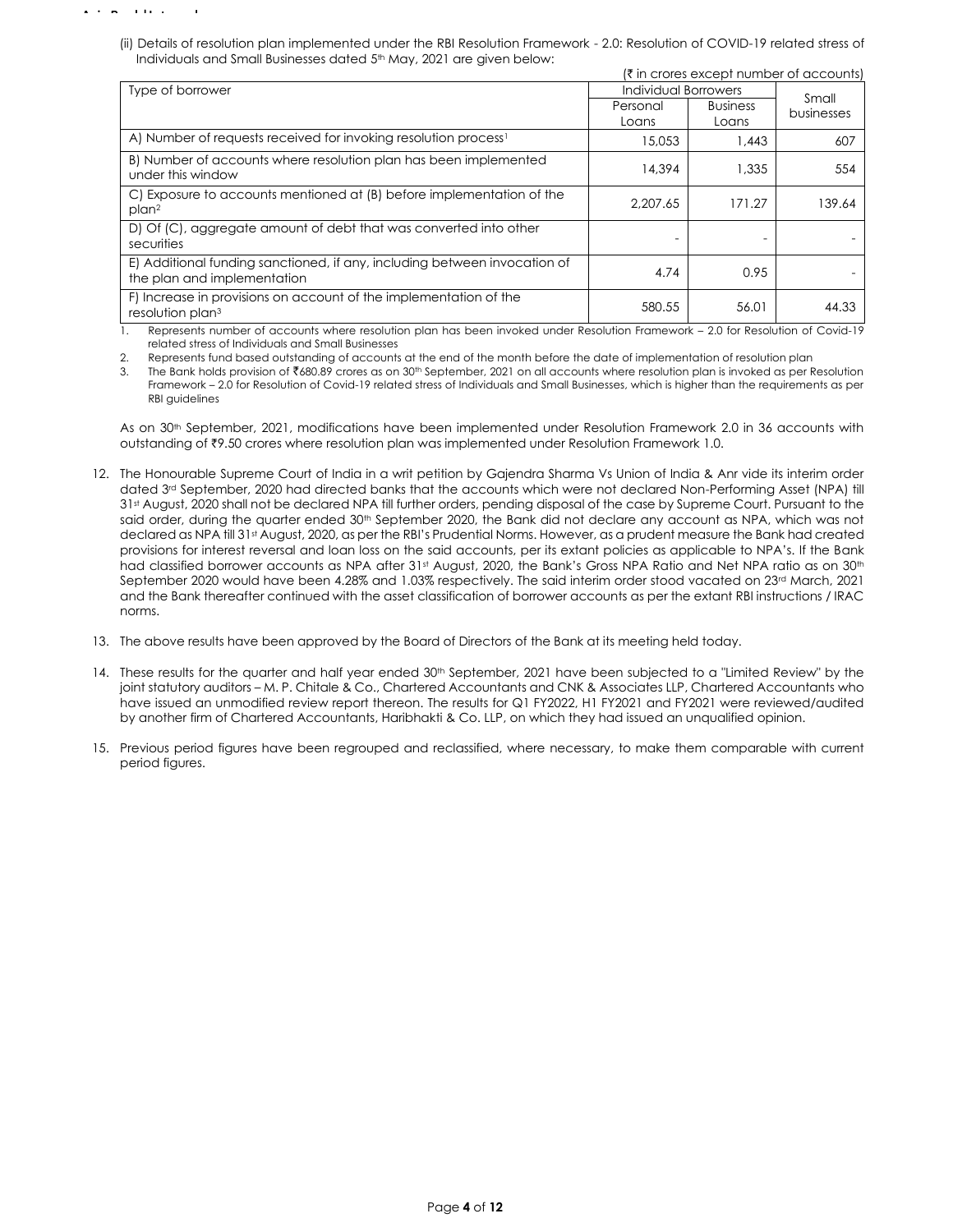### **Axis Bank Limited**

#### **UNAUDITED STANDALONE CASH FLOW STATEMENT FOR THE HALF YEAR ENDED 30TH SEPTEMBER, 2021**

|                                                                                                                            |                                                                  |                                                             | (₹ in lacs)                                                      |
|----------------------------------------------------------------------------------------------------------------------------|------------------------------------------------------------------|-------------------------------------------------------------|------------------------------------------------------------------|
| <b>PARTICULARS</b>                                                                                                         | <b>FOR THE</b><br><b>HALF YEAR</b><br><b>ENDED</b><br>30.09.2021 | <b>FOR THE</b><br><b>YEAR</b><br><b>ENDED</b><br>31.03.2021 | <b>FOR THE</b><br><b>HALF YEAR</b><br><b>ENDED</b><br>30.09.2020 |
|                                                                                                                            | (Unaudited)                                                      | (Audited)                                                   | (Unaudited)                                                      |
| Cash flow from operating activities                                                                                        |                                                                  |                                                             |                                                                  |
| Net profit before taxes                                                                                                    | 7,077,11                                                         | 8,805,84                                                    | 3,744,94                                                         |
| Adjustments for:                                                                                                           |                                                                  |                                                             |                                                                  |
| Depreciation on fixed assets                                                                                               | 471,66                                                           | 948,15                                                      | 417,13                                                           |
| Depreciation on investments                                                                                                | 106,08                                                           | 1,329,08                                                    | 162,41                                                           |
| Amortisation of premium on Held to Maturity investments                                                                    | 389,69                                                           | 592,12                                                      | 251,97                                                           |
| Provision for Non-Performing Assets (including bad debts)/restructured assets                                              | 4,614,68                                                         | 12,191,10                                                   | 4,100,32                                                         |
| Provision on standard assets, other provisions and other adjustments                                                       | 1,290,61                                                         | 3,383,01                                                    | 4,732,49                                                         |
| Dividend from Subsidiaries                                                                                                 | (88, 65)                                                         | (58, 35)                                                    | (58, 35)                                                         |
| <b>Employee Stock Options Expense</b>                                                                                      | 72,09                                                            |                                                             |                                                                  |
|                                                                                                                            |                                                                  |                                                             |                                                                  |
| <b>Adjustments for:</b>                                                                                                    |                                                                  |                                                             |                                                                  |
| (Increase)/Decrease in investments                                                                                         | (8,812,84)                                                       | (18,968,46)                                                 | (21, 118, 04)                                                    |
| (Increase)/Decrease in advances                                                                                            | (11, 736, 55)                                                    | (63, 548, 54)                                               | (8,718,92)                                                       |
| Increase /(Decrease) in deposits                                                                                           | 38,300,22                                                        | 67,201,14                                                   | (4,650,65)                                                       |
| (Increase)/Decrease in other assets                                                                                        | 2,112,18                                                         | 4,698,00                                                    | 4,984,61                                                         |
| Increase/(Decrease) in other liabilities & provisions                                                                      | 2,999,97                                                         | (1, 196, 50)                                                | (1,752,35)                                                       |
| Direct taxes paid                                                                                                          | (1,690,07)                                                       | (1,793,94)                                                  | (1,162,11)                                                       |
| Net cash flow from operating activities                                                                                    | 35,106,18                                                        | 13,582,65                                                   | (19,066,55)                                                      |
| Cash flow from investing activities                                                                                        |                                                                  |                                                             |                                                                  |
| Purchase of fixed assets                                                                                                   | (513, 12)                                                        | (901, 66)                                                   | (465, 32)                                                        |
| (Increase)/Decrease in Held to Maturity investments                                                                        | (15, 574, 72)                                                    | (53, 269, 93)                                               | (23, 181, 65)                                                    |
| Increase in Investment in Subsidiaries                                                                                     |                                                                  | (6,70)                                                      |                                                                  |
| Decrease in investment in Subsidiaries                                                                                     | 105,73                                                           |                                                             |                                                                  |
| Proceeds from sale of fixed assets                                                                                         | 3,24                                                             | 13,14                                                       | 80                                                               |
| Dividend from Subsidiaries                                                                                                 | 88,65                                                            | 58,35                                                       | 58,35                                                            |
| Net cash used in investing activities                                                                                      | (15,890,23)                                                      | (54, 106, 80)                                               | (23, 587, 82)                                                    |
|                                                                                                                            |                                                                  |                                                             |                                                                  |
| <b>Cash flow from financing activities</b><br>Proceeds/(Repayment) from issue of subordinated debt, perpetual debt & upper |                                                                  |                                                             |                                                                  |
| Tier II instruments (net)                                                                                                  | 4,453,80                                                         |                                                             |                                                                  |
| Increase/(Decrease) in borrowings (excluding subordinated debt, perpetual debt<br>& upper Tier II instruments) (net)       | 11,382,49                                                        | (5,080,97)                                                  | (16, 746, 86)                                                    |
| Proceeds from issue of share capital                                                                                       | 58                                                               | 48,41                                                       | 47,69                                                            |
| Proceeds from share premium (net of share issue expenses)                                                                  | 138,49                                                           | 10,091,18                                                   | 9,929,85                                                         |
| Payment of dividend (including dividend distribution tax)                                                                  |                                                                  |                                                             |                                                                  |
| Net cash generated/(used) from financing activities                                                                        | 15,975,36                                                        | 5,058,62                                                    | (6,769,32)                                                       |
|                                                                                                                            |                                                                  |                                                             |                                                                  |
| Effect of exchange fluctuation translation reserve                                                                         | 47,48                                                            | (72, 93)                                                    | (56,44)                                                          |
| Net increase/(decrease) in cash and cash equivalents                                                                       | 35,238,79                                                        | (35, 538, 46)                                               | (49, 480, 13)                                                    |
| Cash and cash equivalents at the beginning of the year                                                                     | 61,729,82                                                        | 97,268,28                                                   | 97,268,28                                                        |
| Cash and cash equivalents at the end of the period/year                                                                    | 96,968,61                                                        | 61,729,82                                                   | 47,788,15                                                        |

Note : Previous period figures have been regrouped and reclassified, where necessary, to make them comparable with current period figures.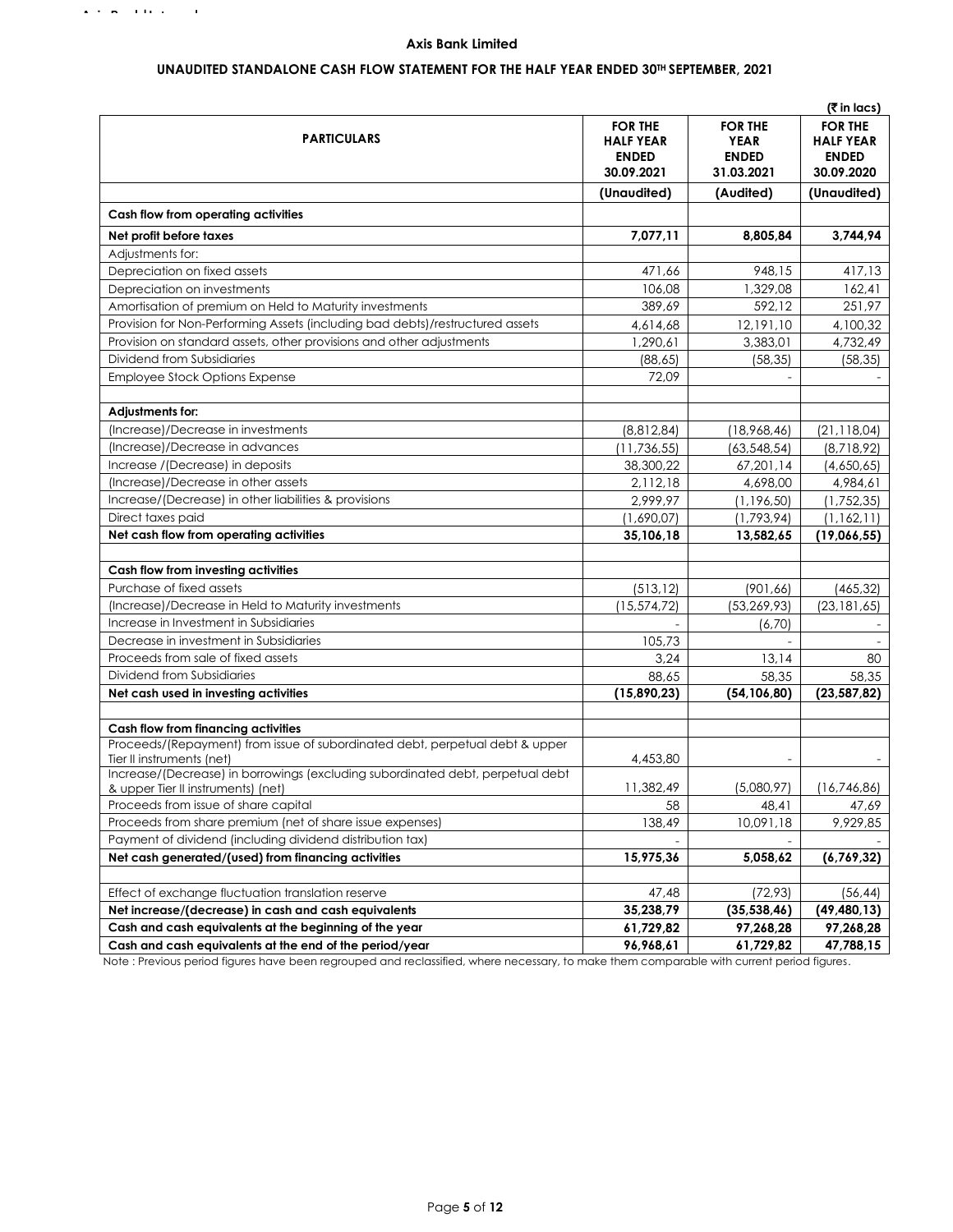## **Axis Bank Limited Segmental Results**

|              |                                                         |                                                                |                                                         |                                                         |                                                   |                                                   | $(5 \infty)$                                      |
|--------------|---------------------------------------------------------|----------------------------------------------------------------|---------------------------------------------------------|---------------------------------------------------------|---------------------------------------------------|---------------------------------------------------|---------------------------------------------------|
|              |                                                         | <b>FOR THE</b><br><b>QUARTER</b><br><b>ENDED</b><br>30.09.2021 | <b>FOR THE</b><br>QUARTER<br><b>ENDED</b><br>30.06.2021 | <b>FOR THE</b><br>QUARTER<br><b>ENDED</b><br>30.09.2020 | <b>FOR THE</b><br><b>HALF ENDED</b><br>30.09.2021 | <b>FOR THE</b><br><b>HALF ENDED</b><br>30.09.2020 | <b>FOR THE YEAR</b><br><b>ENDED</b><br>31.03.2021 |
|              |                                                         | (Unaudited)                                                    | (Unaudited)                                             | (Unaudited)                                             | (Unaudited)                                       | (Unaudited)                                       | (Audited)                                         |
| 1            | <b>Segment Revenue</b>                                  |                                                                |                                                         |                                                         |                                                   |                                                   |                                                   |
| A            | Treasury                                                | 5,278,81                                                       | 5,137,95                                                | 5,063,35                                                | 10,416,76                                         | 9.849.73                                          | 18,450,29                                         |
| Β            | Corporate/Wholesale Banking                             | 6,561,13                                                       | 5,948,42                                                | 6,783,12                                                | 12,509,55                                         | 13,577,41                                         | 26,299,86                                         |
| $\mathsf{C}$ | <b>Retail Banking</b>                                   | 17,690,56                                                      | 16,792,34                                               | 16,624,29                                               | 34,482,90                                         | 33,120,82                                         | 66,215,53                                         |
| D            | <b>Other Banking Business</b>                           | 508,36                                                         | 362,29                                                  | 348,15                                                  | 870,65                                            | 568,07                                            | 1,617,01                                          |
| E            | Unallocated                                             |                                                                |                                                         |                                                         |                                                   |                                                   |                                                   |
|              | Total                                                   | 30,038,86                                                      | 28,241,00                                               | 28,818,91                                               | 58,279,86                                         | 57,116,03                                         | 1,12,582,69                                       |
|              | Less : Inter segment revenue                            | 9,904,47                                                       | 8,879,08                                                | 9,268,90                                                | 18,783,55                                         | 18,895,92                                         | 36,972,86                                         |
|              | <b>Income from Operations</b>                           | 20,134,39                                                      | 19,361,92                                               | 19,550,01                                               | 39,496,31                                         | 38,220,11                                         | 75,609,83                                         |
| $\mathbf 2$  | <b>Segment Results After Provisions</b><br>& Before Tax |                                                                |                                                         |                                                         |                                                   |                                                   |                                                   |
| A            | Treasury                                                | 965,90                                                         | 1,830,09                                                | 1,368,08                                                | 2,795,99                                          | 2,046.78                                          | 3,458,89                                          |
| B            | Corporate/Wholesale Banking                             | 1,795,64                                                       | 1,124,17                                                | 571,09                                                  | 2,919,81                                          | (509, 17)                                         | 1,693,18                                          |
| C            | <b>Retail Banking</b>                                   | 1,026,70                                                       | (336, 48)                                               | 2,012,02                                                | 690,22                                            | 3,698,42                                          | 2,444,29                                          |
| D            | <b>Other Banking Business</b>                           | 404,84                                                         | 266,25                                                  | 229,77                                                  | 671,09                                            | 372,91                                            | 1,209,48                                          |
| E            | Unallocated                                             |                                                                |                                                         | (1,864,00)                                              |                                                   | (1,864,00)                                        |                                                   |
|              | <b>Total Profit Before Tax</b>                          | 4,193,08                                                       | 2,884,03                                                | 2,316,96                                                | 7,077,11                                          | 3,744,94                                          | 8,805,84                                          |
| 3            | <b>Segment Assets</b>                                   |                                                                |                                                         |                                                         |                                                   |                                                   |                                                   |
| A            | Treasury                                                | 4,04,341,29                                                    | 3,74,237,34                                             | 3,09,333,77                                             | 4,04,341,29                                       | 3,09,333,77                                       | 3,48,716,95                                       |
| Β            | Corporate/Wholesale Banking                             | 2,72,531,39                                                    | 2,83,227,88                                             | 2,64,084,05                                             | 2,72,531,39                                       | 2,64,084,05                                       | 2,81,270,28                                       |
| C            | Retail Banking                                          | 3,65,004,97                                                    | 3,45,698,35                                             | 3,14,819,85                                             | 3,65,004,97                                       | 3,14,819,85                                       | 3,47,936,04                                       |
| D            | <b>Other Banking Business</b>                           | 336,27                                                         | 252,16                                                  | 228,03                                                  | 336,27                                            | 228,03                                            | 277,25                                            |
| E            | Unallocated                                             | 8,524,17                                                       | 8,634,16                                                | 9,209,70                                                | 8,524,17                                          | 9,209,70                                          | 8,597,11                                          |
|              | Total                                                   | 10,50,738,09                                                   | 10,12,049,89                                            | 8,97,675,40                                             | 10,50,738,09                                      | 8,97,675,40                                       | 9,86,797,63                                       |
| 4            | <b>Segment Liabilities</b>                              |                                                                |                                                         |                                                         |                                                   |                                                   |                                                   |
| A            | Treasury                                                | 1,74,047,22                                                    | 1,65,656,02                                             | 1,49,342,56                                             | 1,74,047,22                                       | 1,49,342,56                                       | 1,57,846,67                                       |
| Β            | Corporate/Wholesale Banking                             | 1,60,706,67                                                    | 1,49,287,40                                             | 1,39,630,17                                             | 1,60,706,67                                       | 1,39,630,17                                       | 1,66,570,97                                       |
| $\mathsf C$  | <b>Retail Banking</b>                                   | 6,06,666,97                                                    | 5.91.147.72                                             | 5,07,135,97                                             | 6,06,666,97                                       | 5,07,135,97                                       | 5,58,704,19                                       |
| D            | <b>Other Banking Business</b>                           | 81,96                                                          | 86,40                                                   | 71,99                                                   | 81,96                                             | 71,99                                             | 82,09                                             |
| E            | Unallocated                                             | 2,152,24                                                       | 1,982,52                                                | 3,830,92                                                | 2,152,24                                          | 3,830,92                                          | 1,990,70                                          |
|              | Total                                                   | 9,43,655,06                                                    | 9,08,160,06                                             | 8,00,011,61                                             | 9,43,655,06                                       | 8,00,011,61                                       | 8,85,194,62                                       |
| 5            | <b>Capital and Other Reserves</b>                       | 1,07,083,03                                                    | 1,03,889,83                                             | 97,663,79                                               | 1,07,083,03                                       | 97,663,79                                         | 1,01,603,01                                       |
| 6            | Total $(4 + 5)$                                         | 10,50,738,09                                                   | 10,12,049,89                                            | 8,97,675,40                                             | 10,50,738,09                                      | 8,97,675,40                                       | 9,86,797,63                                       |
|              |                                                         |                                                                |                                                         |                                                         |                                                   |                                                   |                                                   |

Note:

1. Effective 1st April, 2021, the Bank has made a change to its segmental reporting by realigning non-retail term deposits from the Treasury segment to the Retail Banking segment. This segment reporting change reflects a corresponding change in how the Bank manages this portfolio and reviews financial information in order to allocate resources and assess performance. In conjunction with this change, certain prior period numbers have been recast to conform to the new segment reporting structure. There is no impact of this change on the aggregate segmental profit before tax of the Bank.

2. Previous period figures have been regrouped and reclassified, where necessary, to make them comparable with current period figures.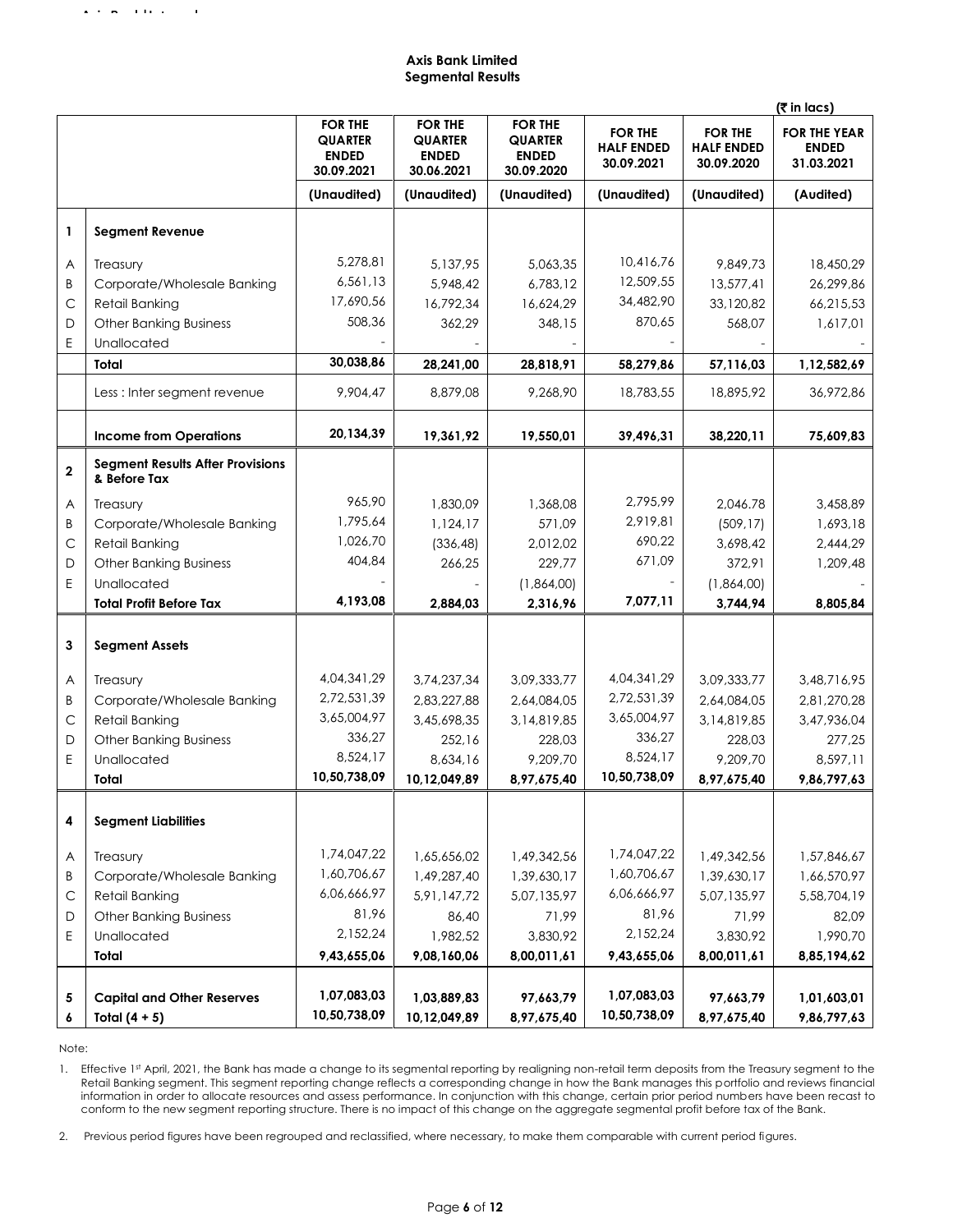# **Axis Bank Limited**

# **UNAUDITED CONSOLIDATED FINANCIAL RESULTS FOR THE QUARTER AND HALF YEAR ENDED 30TH SEPTEMBER, 2021**

|               |                                                                                 |                                                         |                                                                |                                                                |                                                                  |                                                                  | (₹ in lacs)                                                 |
|---------------|---------------------------------------------------------------------------------|---------------------------------------------------------|----------------------------------------------------------------|----------------------------------------------------------------|------------------------------------------------------------------|------------------------------------------------------------------|-------------------------------------------------------------|
|               | <b>PARTICULARS</b>                                                              | <b>FOR THE</b><br>QUARTER<br><b>ENDED</b><br>30.09.2021 | <b>FOR THE</b><br><b>QUARTER</b><br><b>ENDED</b><br>30.06.2021 | <b>FOR THE</b><br><b>QUARTER</b><br><b>ENDED</b><br>30.09.2020 | <b>FOR THE</b><br><b>HALF YEAR</b><br><b>ENDED</b><br>30.09.2021 | <b>FOR THE</b><br><b>HALF YEAR</b><br><b>ENDED</b><br>30.09.2020 | <b>FOR THE</b><br><b>YEAR</b><br><b>ENDED</b><br>31.03.2021 |
|               |                                                                                 | (Unaudited)                                             | (Unaudited)                                                    | (Unaudited)                                                    | (Unaudited)                                                      | (Unaudited)                                                      | (Audited)                                                   |
| 1.            | Interest earned $(a)+(b)+(c)+(d)$                                               | 16,682,64                                               | 16,301,55                                                      | 16.217.53                                                      | 32,984,19                                                        | 32,923,30                                                        | 64,397,36                                                   |
| $(\alpha)$    | Interest/discount on advances/bills                                             | 12,311,96                                               | 12,173,69                                                      | 12,329,56                                                      | 24,485,65                                                        | 25,071,81                                                        | 48,604,16                                                   |
| (b)           | Income on Investments                                                           | 3,535,23                                                | 3,425,92                                                       | 3,112,39                                                       | 6,961,15                                                         | 6,094,27                                                         | 12,584,88                                                   |
| $\mathcal{C}$ | Interest on balances with Reserve Bank of<br>India and other inter-bank funds   | 405,51                                                  | 260,16                                                         | 260,13                                                         | 665,67                                                           | 700,15                                                           | 1,039,78                                                    |
|               | (d) Others                                                                      | 429,94                                                  | 441,78                                                         | 515,45                                                         | 871,72                                                           | 1,057,07                                                         | 2,168,54                                                    |
| 2.            | Other Income (Refer note 7)                                                     | 4,283,97                                                | 3,754,15                                                       | 3,909,20                                                       | 8,038,12                                                         | 6,209,73                                                         | 13,576,92                                                   |
| 3.            | TOTAL INCOME (1+2)                                                              | 20,966,61                                               | 20,055,70                                                      | 20,126,73                                                      | 41,022,31                                                        | 39,133,03                                                        | 77,974,28                                                   |
| 4.            | Interest Expended                                                               | 8,597,66                                                | 8,367,38                                                       | 8,781,15                                                       | 16,965,04                                                        | 18,371,15                                                        | 34,627,38                                                   |
| 5.            | Operating expenses (i)+(ii)                                                     | 6,064,60                                                | 5,176,92                                                       | 4,427,28                                                       | 11,241,52                                                        | 8,306,42                                                         | 19,174,88                                                   |
| (i)           | Employees cost                                                                  | 2,128,17                                                | 2,019,48                                                       | 1,537,42                                                       | 4,147,65                                                         | 3,062,19                                                         | 6,768,94                                                    |
| (ii)          | Other operating expenses                                                        | 3,936,43                                                | 3,157,44                                                       | 2,889,86                                                       | 7,093,87                                                         | 5,244,23                                                         | 12,405,94                                                   |
| 6.            | TOTAL EXPENDITURE (4+5) (Excluding<br>Provisions and Contingencies)             | 14,662,26                                               | 13,544,30                                                      | 13,208,43                                                      | 28,206,56                                                        | 26,677,57                                                        | 53,802,26                                                   |
| 7.            | OPERATING PROFIT (3-6) (Profit before<br>Provisions and Contingencies)          | 6,304,35                                                | 6,511,40                                                       | 6,918,30                                                       | 12,815,75                                                        | 12,455,46                                                        | 24,172,02                                                   |
| 8.            | Provisions (other than tax) and<br>Contingencies (Net) (Refer note 7)           | 1,762,83                                                | 3,327,54                                                       | 4,368,28                                                       | 5,090,37                                                         | 8,446,99                                                         | 14,421,94                                                   |
| 9.            | <b>Exceptional Items</b>                                                        |                                                         |                                                                |                                                                |                                                                  |                                                                  |                                                             |
| 10.           | Profit/(Loss) from Ordinary Activities<br>before Tax (7-8-9)                    | 4,541,52                                                | 3,183,86                                                       | 2,550,02                                                       | 7,725,38                                                         | 4,008,47                                                         | 9,750,08                                                    |
|               | 11. Tax expense                                                                 | 1,158,74                                                | 809,36                                                         | 700,97                                                         | 1,968,10                                                         | 1,051,32                                                         | 2,497,69                                                    |
|               | 12. Net Profit/(Loss) from Ordinary Activities<br>after Tax (10-11)             | 3,382,78                                                | 2,374,50                                                       | 1,849,05                                                       | 5,757,28                                                         | 2,957,15                                                         | 7,252,39                                                    |
| 13.           | Extraordinary Items (net of tax expense)                                        |                                                         |                                                                |                                                                |                                                                  |                                                                  |                                                             |
| 14.           | Net Profit/(Loss) for the period (12-13)                                        | 3,382,78                                                | 2,374,50                                                       | 1,849,05                                                       | 5,757,28                                                         | 2,957,15                                                         | 7,252,39                                                    |
|               | 15. Share in Profit/(Loss) of Associate                                         | 22,94                                                   |                                                                |                                                                | 22,94                                                            |                                                                  |                                                             |
|               | 16. Share of (Profit)/Loss of Minority<br><b>Shareholders</b>                   | (18,02)                                                 | (17, 59)                                                       | (12, 39)                                                       | (35,61)                                                          | (20.97)                                                          | (56, 89)                                                    |
|               | 17. Consolidated Net Profit/(Loss) for the<br>Group (14+15+16)                  | 3,387,70                                                | 2,356,91                                                       | 1,836,66                                                       | 5,744,61                                                         | 2,936,18                                                         | 7,195,50                                                    |
|               | 18. Paid-up equity share capital (Face value<br>$\overline{52}$ /- per share)   | 613,33                                                  | 613,05                                                         | 612,03                                                         | 613,33                                                           | 612,03                                                           | 612,75                                                      |
|               | 19. Reserves excluding revaluation reserves                                     |                                                         |                                                                |                                                                |                                                                  |                                                                  | 1,02,980,95                                                 |
|               | 20. Analytical Ratios                                                           |                                                         |                                                                |                                                                |                                                                  |                                                                  |                                                             |
| (i)           | Percentage of Shares held by<br>Government of India                             | Nil                                                     | Nil                                                            | Nil                                                            | Nil                                                              | Nil                                                              | Nil                                                         |
| (ii)          | Earnings per Share (EPS) for the year<br>(before and after extraordinary items) |                                                         |                                                                |                                                                |                                                                  |                                                                  |                                                             |
|               | <b>Basic</b><br>Diluted                                                         | 11.05<br>11.02                                          | 7.69<br>7.67                                                   | 6.22<br>6.22                                                   | 18.74<br>18.68                                                   | 10.17<br>10.16                                                   | 24.19<br>24.13                                              |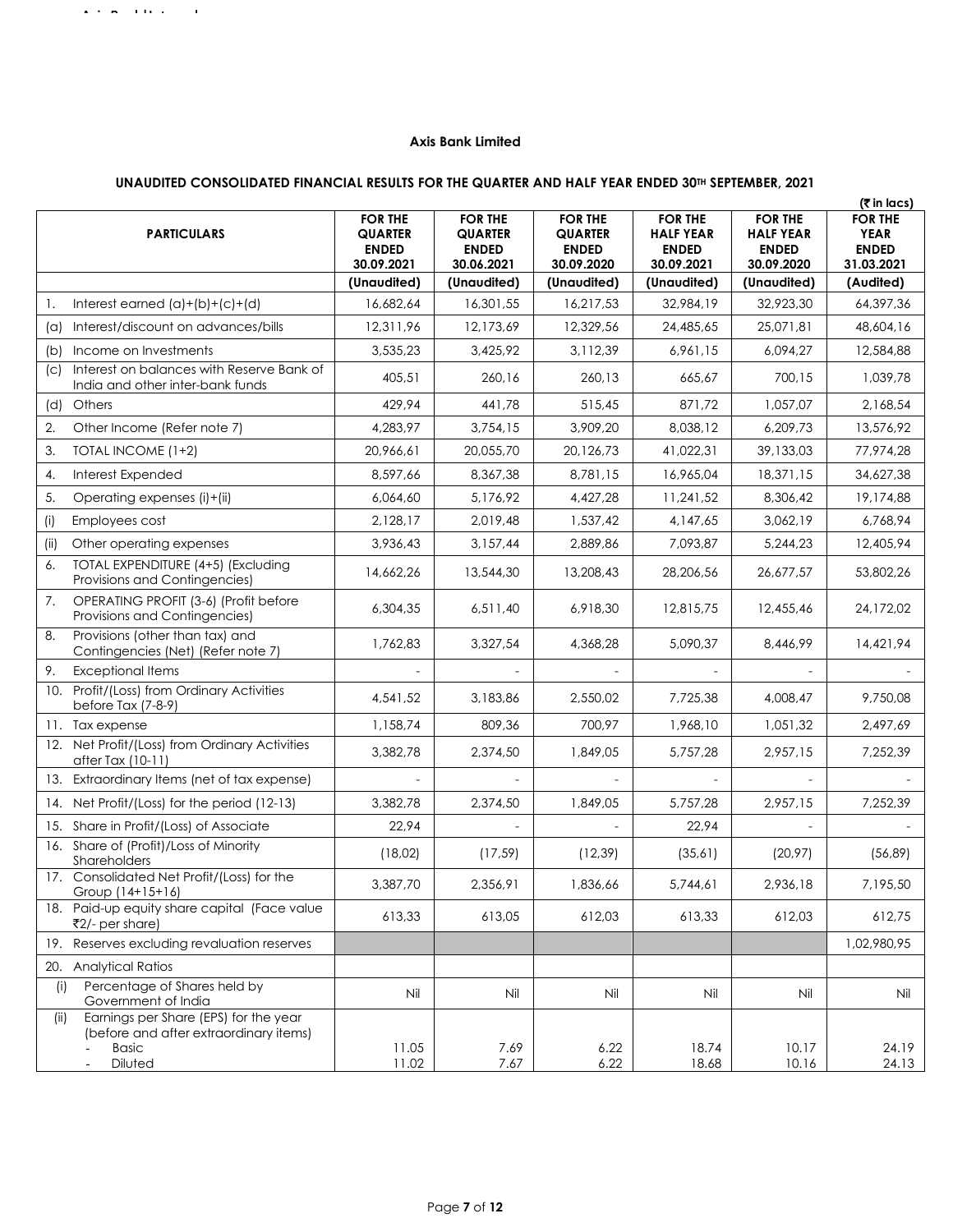Notes:

1. Consolidated Statement of Assets and Liabilities of the group as on 30<sup>th</sup> September, 2021 is given below.

|                                                        |                  |                  | (₹ in lacs)      |
|--------------------------------------------------------|------------------|------------------|------------------|
| <b>Particulars</b>                                     | As on 30.09.2021 | As on 31.03.2021 | As on 30.09.2020 |
|                                                        | (Unaudited)      | (Audited)        | (Unaudited)      |
| <b>CAPITAL AND LIABILITIES</b>                         |                  |                  |                  |
| Capital                                                | 613,33           | 612,75           | 612,03           |
| Reserves and Surplus                                   | 1,08,900,67      | 1,02,980,95      | 98,582,51        |
| Employees' Stock Options Outstanding (net)             | 82,31            |                  |                  |
| Minority Interest                                      | 209,36           | 173,75           | 134,53           |
| <b>Deposits</b>                                        | 7,35,710,14      | 6,98,302,63      | 6,24,963,39      |
| <b>Borrowings</b>                                      | 1,70,151,67      | 1,52,248,72      | 1,38,501,03      |
| Other Liabilities and Provisions                       | 51,282,14        | 46,685,74        | 46,579,03        |
| <b>TOTAL</b>                                           | 10,66,949,62     | 10,01,004,54     | 9,09,372,52      |
| <b>ASSETS</b>                                          |                  |                  |                  |
| Cash and Balances with Reserve Bank of India           | 81,932,86        | 51,808,57        | 42,953,98        |
| Balances with Banks and Money at Call and Short Notice | 16,213,89        | 11,615,79        | 8,010,55         |
| Investments                                            | 2,49,208,79      | 2,25,335,77      | 1,98,588,84      |
| Advances                                               | 6,35,253,61      | 6,25,749,90      | 5,73,356,85      |
| <b>Fixed Assets</b>                                    | 4,374,10         | 4,329,69         | 4,437,00         |
| <b>Other Assets</b>                                    | 79,966,37        | 82,164,82        | 82,025,30        |
| <b>TOTAL</b>                                           | 10,66,949,62     | 10,01,004,54     | 9,09,372,52      |

2. The above results represent the consolidated financial results of Axis Bank Limited and its subsidiaries & associates.

- 3. The above results are prepared in accordance with the principle set out in Accounting Standard 21 Consolidated Financial Statements and Accounting Standard 23 – Accounting for Investments in Associates in Consolidated Financial Statements as notified under Section 133 of the Companies Act, 2013.
- 4. The financial statements of certain subsidiaries have been prepared in accordance with notified Indian Accounting Standards ('Ind-AS') with effect from 1 April, 2018. The financial statements of such subsidiaries used for consolidation of the consolidated financial results are special purpose financial statements prepared in accordance with Generally Accepted Accounting Principles in India ('GAAP') specified under section 133 of the Companies Act, 2013 read together with paragraph 7 of the Companies (Accounts) Rules, 2014 and the Companies (Accounting Standards) Amendment Rules, 2016.
- 5. In accordance with RBI circular DBR.No.BP.BC.1/21.06.201/2015-16 dated 1st July, 2015 on 'Basel III Capital Regulations' and RBI circular DBR.No.BP.BC.80/21.06.201/2014-15 dated 31st March, 2015 on 'Prudential Guidelines on Capital Adequacy and Liquidity Standards Amendments', banks are required to make Pillar 3 disclosures including leverage ratio and liquidity coverage ratio under the Basel III framework. The Bank has made these disclosures which are available on its website at the following link: https://www.axisbank.com/shareholders-corner/regulatory-disclosure/basel-III-disclosures. The disclosures have not been subjected to audit or limited review by the joint statutory auditors of the Bank.
- 6. During the quarter ended 30<sup>th</sup> September, 2021, the Bank raised Basel III compliant Additional Tier 1 (AT1) Notes of USD 600 million (equivalent to  $\bar{\mathfrak{e}}$ 4,416.45 crores).
- 7. Based on RBI Master Direction on Financial Statements Presentation and Disclosures issued on 30<sup>th</sup> August, 2021, recoveries from written off accounts hitherto included as part of other income have been classified as a credit to provisions and contingencies and provision for depreciation on investments hitherto classified as part of provisions and contingencies has been reclassified as part of other income. Previous period figures have been reclassified as appropriate to make them comparable with current period figures. There is no impact of this change on the net profit/loss of the current or earlier periods.
- 8. The Bank was reporting structured collateralised foreign currency loans extended to customers and deposits received from the same customer on a gross basis as advances and deposits respectively. Effective Q1 FY22, the Bank has changed the aforementioned practice to report such structured collateralised foreign loans and deposits on a net basis for better presentation. Previous period figures have been regrouped and reclassified to conform to current classification.

The aforesaid change has no impact on the profit of the Bank for the prior periods and the quarter ended 30<sup>th</sup> June 2021, quarter and half year ended 30th September 2021, and is not material given the Bank's Balance Sheet size and consequently ratio's for prior periods are not restated.

9. On 30<sup>th</sup> August, 2021, the RBI issued a clarification on Guidelines on Compensation of Whole Time Directors/Chief Executive Officers /Material Risk Takers and Control Function Staff, advising banks that the fair value of share-linked instruments on the date of grant should be recognised as an expense for all options granted after the accounting period ending 31st March, 2021. Accordingly, the Bank has changed its accounting policy from the intrinsic value method to the fair value method for all share-linked instruments granted after 31st March, 2021 and consequently recognized the fair value of options computed using the Black-Scholes model, without reducing estimated forfeitures, as compensation expense over the vesting period. As a result, 'Employees cost' for the quarter and half year ended 30<sup>th</sup> September, 2021 is higher by ₹81.59 crores with a consequent reduction in the profit before tax by the same amount.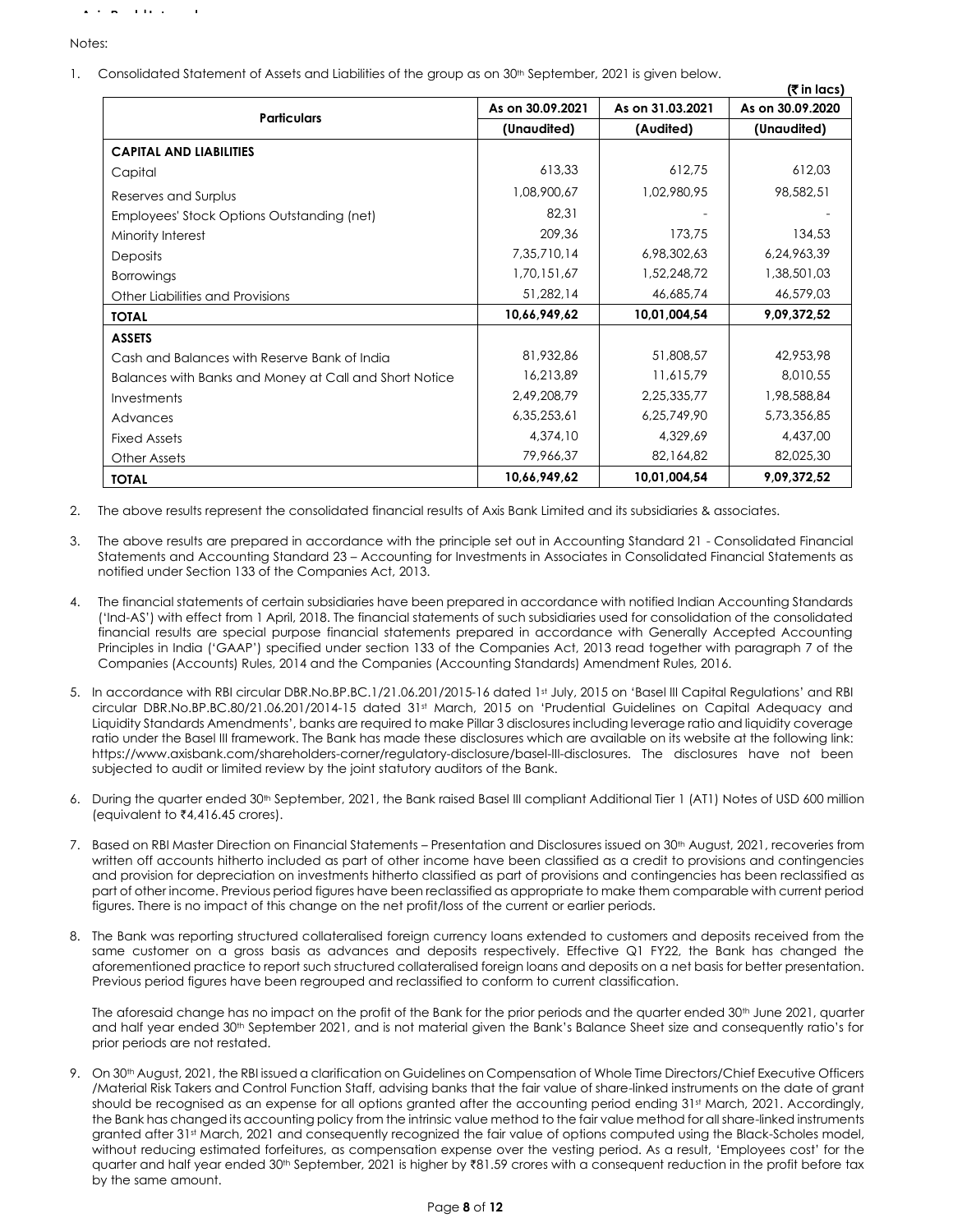10. COVID‐19 virus, a global pandemic has affected the world economy including India. The extent to which the COVID‐19 pandemic including the second wave witnessed in the country, or future subsequent waves, if any, will continue to impact the Bank's operations and asset quality will depend on the future developments, which are highly uncertain.

The Bank continues to hold provisions aggregating to ₹5,012 crores as at 30<sup>th</sup> September, 2021 against the potential impact of COVID‐19 (other than provisions held for restructuring under COVID 19 norms) based on the information available at this point in time. The provisions held by the Bank are in excess of the RBI prescribed norms

11. (i) Details of resolution plan implemented under the Resolution Framework for COVID-19-related Stress as per RBI circular dated 6th August, 2020 (Resolution Framework 1.0) are given below:

|                   |                                                                                                    |                                                                                             |                                                                                                   |                                                                                                                             | (₹ in crores except number of accounts)                                                                |
|-------------------|----------------------------------------------------------------------------------------------------|---------------------------------------------------------------------------------------------|---------------------------------------------------------------------------------------------------|-----------------------------------------------------------------------------------------------------------------------------|--------------------------------------------------------------------------------------------------------|
| Type of borrower  | (A) Number of<br>accounts where<br>resolution plan<br>has been<br>implemented<br>under this window | (B) Exposure to<br>accounts<br>mentioned at (A)<br>before<br>implementation<br>of the plan! | $(C)$ Of $(B)$ ,<br>aggregate<br>amount of debt<br>that was<br>converted into<br>other securities | (D) Additional<br>funding<br>sanctioned, if<br>any, including<br>between<br>invocation of the<br>plan and<br>implementation | (E) Increase in<br>provisions on<br>account of the<br>implementation<br>of the resolution <sup>2</sup> |
| Personal Loans    | 8.021                                                                                              | 503.71                                                                                      |                                                                                                   | 8.47                                                                                                                        | 165.08                                                                                                 |
| Corporate persons | 141                                                                                                | 1,620.49                                                                                    |                                                                                                   | 78.05                                                                                                                       | 378.43                                                                                                 |
| Of which, MSMEs   | $\overline{\phantom{0}}$                                                                           |                                                                                             |                                                                                                   |                                                                                                                             |                                                                                                        |
| Others            |                                                                                                    |                                                                                             |                                                                                                   |                                                                                                                             |                                                                                                        |
| <b>Total</b>      | 8,162                                                                                              | 2.124.20                                                                                    |                                                                                                   | 86.52                                                                                                                       | 543.51                                                                                                 |

1. Represents fund based outstanding of accounts at the end of the month before the date of implementation of resolution plan 2. The Bank holds provision of  $\overline{5}543.51$  crores as on 30<sup>th</sup> September, 2021 on all accounts where resolution plan is implemented as per Resolution Framework for Covid-19 related stress, which is higher than the requirements as per RBI guidelines

|                   |                                                                                                                                                                                                    |                                                                            |                                                      |                                                                                | (₹ in crores except number of accounts)                                                                                                                                        |
|-------------------|----------------------------------------------------------------------------------------------------------------------------------------------------------------------------------------------------|----------------------------------------------------------------------------|------------------------------------------------------|--------------------------------------------------------------------------------|--------------------------------------------------------------------------------------------------------------------------------------------------------------------------------|
| Type of borrower  | Exposure to<br>accounts<br>classified as<br>Standard<br>consequent to<br>implementation<br>of resolution plan<br>- Position as at<br>the end of the<br>previous half-year<br>$(A)$ <sup>1, 2</sup> | Of (A), aggregate<br>debt that slipped<br>into NPA during<br>the half-year | Of (A) amount<br>written off during<br>the half-year | Of (A) amount<br>paid by the<br>borrowers during<br>the half-year <sup>3</sup> | Exposure to<br>accounts<br>classified as<br>Standard<br>consequent to<br>implementation<br>of resolution plan<br>- Position as at<br>the end of this<br>half-year <sup>4</sup> |
| Personal Loans    | 484.31                                                                                                                                                                                             | 45.77                                                                      | 26.51                                                | 45.23                                                                          | 366.80                                                                                                                                                                         |
| Corporate persons | 1,620.49                                                                                                                                                                                           |                                                                            |                                                      | 99.61                                                                          | 1,520.88                                                                                                                                                                       |
| Of which, MSMEs   |                                                                                                                                                                                                    |                                                                            |                                                      |                                                                                |                                                                                                                                                                                |
| <b>Others</b>     |                                                                                                                                                                                                    |                                                                            |                                                      |                                                                                |                                                                                                                                                                                |
| Total             | 2,104.80                                                                                                                                                                                           | 45.77                                                                      | 26.51                                                | 144.84                                                                         | 1,887.68                                                                                                                                                                       |

1. Includes cases where resolution plan is implemented after 31st March, 2021

2. Represents fund based outstanding before implementation of resolution plan<br>3. Represents net movement in balance outstanding

3. Represents net movement in balance outstanding<br>4. Represents fund based outstanding balance of sta

Represents fund based outstanding balance of standard accounts as on 30<sup>th</sup> September, 2021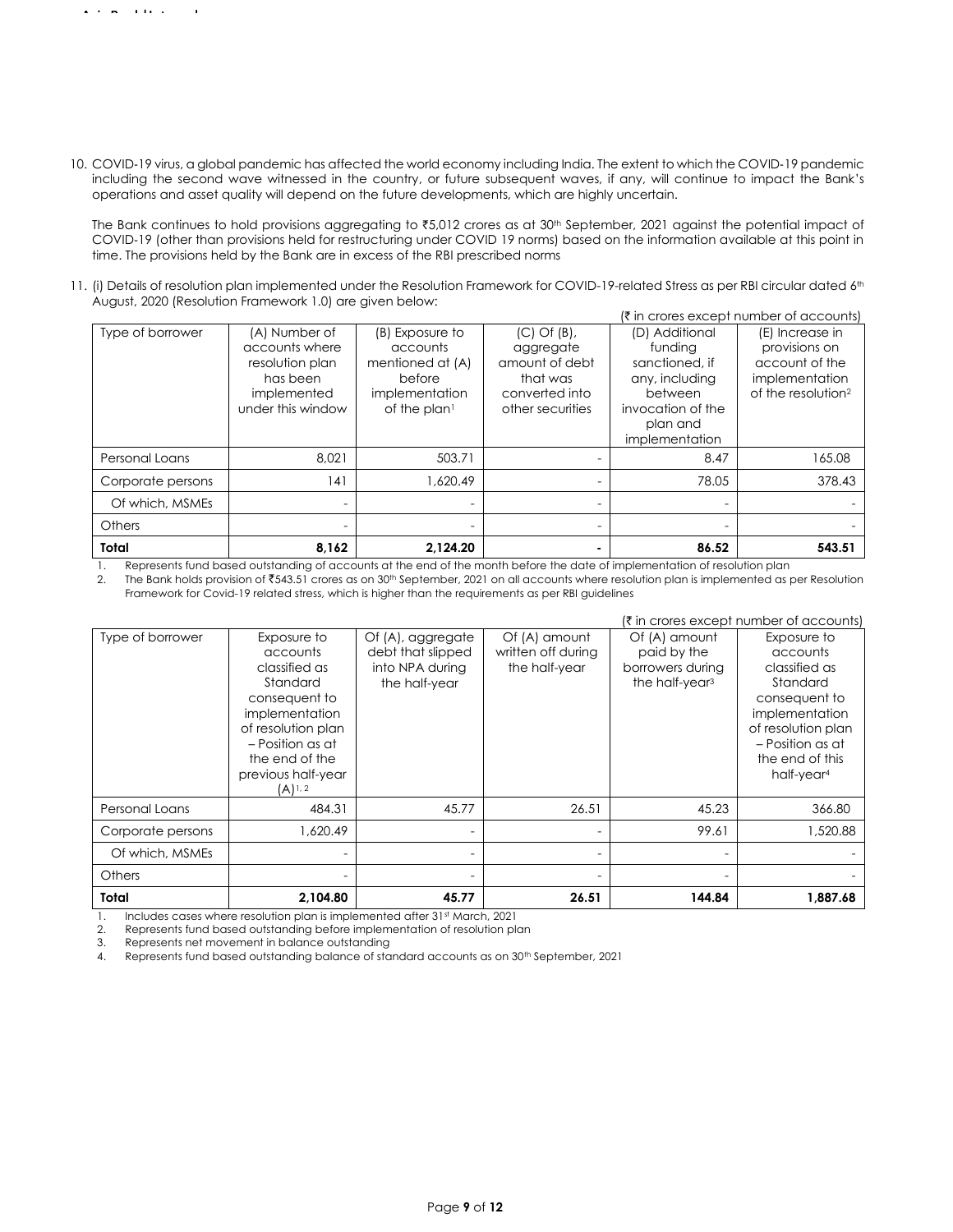(ii) Details of resolution plan implemented under the RBI Resolution Framework - 2.0: Resolution of COVID-19 related stress of Individuals and Small Businesses dated 5<sup>th</sup> May, 2021 are given below:

| (₹ in crores except number of accounts) |
|-----------------------------------------|
|-----------------------------------------|

| Type of borrower                                                                                         | <b>Individual Borrowers</b> |                 | Small      |
|----------------------------------------------------------------------------------------------------------|-----------------------------|-----------------|------------|
|                                                                                                          | Personal                    | <b>Business</b> | businesses |
|                                                                                                          | Loans                       | Loans           |            |
| A) Number of requests received for invoking resolution process <sup>1</sup>                              | 15,053                      | 1.443           | 607        |
| B) Number of accounts where resolution plan has been implemented<br>under this window                    | 14,394                      | 1.335           | 554        |
| C) Exposure to accounts mentioned at (B) before implementation of the<br>plan <sup>2</sup>               | 2.207.65                    | 171.27          | 139.64     |
| D) Of (C), aggregate amount of debt that was converted into other<br>securities                          |                             |                 |            |
| E) Additional funding sanctioned, if any, including between invocation of<br>the plan and implementation | 4.74                        | 0.95            |            |
| F) Increase in provisions on account of the implementation of the<br>resolution plan <sup>3</sup>        | 580.55                      | 56.01           | 44.33      |

1. Represents number of accounts where resolution plan has been invoked under Resolution Framework – 2.0 for Resolution of Covid-19 related stress of Individuals and Small Businesses

2. Represents fund based outstanding of accounts at the end of the month before the date of implementation of resolution plan

3. The Bank holds provision of `680.89 crores as on 30th September, 2021 on all accounts where resolution plan is invoked as per Resolution Framework – 2.0 for Resolution of Covid-19 related stress of Individuals and Small Businesses, which is higher than the requirements as per RBI guidelines

As on 30<sup>th</sup> September, 2021, modifications have been implemented under Resolution Framework 2.0 in 36 accounts with outstanding of  $\bar{\zeta}$ 9.50 crores where resolution plan was implemented under Resolution Framework 1.0.

- 12. The Honourable Supreme Court of India in a writ petition by Gajendra Sharma Vs Union of India & Anr vide its interim order dated 3rd September, 2020 had directed banks that the accounts which were not declared Non-Performing Asset (NPA) till 31st August, 2020 shall not be declared NPA till further orders, pending disposal of the case by Supreme Court. Pursuant to the said order, during the quarter ended 30<sup>th</sup> September 2020, the Bank did not declare any account as NPA, which was not declared as NPA till 31<sup>st</sup> August, 2020, as per the RBI's Prudential Norms. However, as a prudent measure the Bank had created provisions for interest reversal and loan loss on the said accounts, per its extant policies as applicable to NPA's. If the Bank had classified borrower accounts as NPA after 31st August, 2020, the Bank's Gross NPA Ratio and Net NPA ratio as on 30th September 2020 would have been 4.28% and 1.03% respectively. The said interim order stood vacated on 23rd March, 2021 and the Bank thereafter continued with the asset classification of borrower accounts as per the extant RBI instructions / IRAC norms.
- 13. The above results have been approved by the Board of Directors of the Bank at its meeting held today.
- 14. These results for the quarter and half year ended 30<sup>th</sup> September, 2021 have been subjected to a "Limited Review" by the joint statutory auditors – M. P. Chitale & Co., Chartered Accountants and CNK & Associates LLP, Chartered Accountants who have issued an unmodified review report thereon. The results for Q1 FY2022, H1 FY2021 and FY2021 were reviewed/audited by another firm of Chartered Accountants, Haribhakti & Co. LLP, on which they had issued an unqualified opinion.
- 15. Previous period figures have been regrouped and reclassified, where necessary, to make them comparable with current period figures.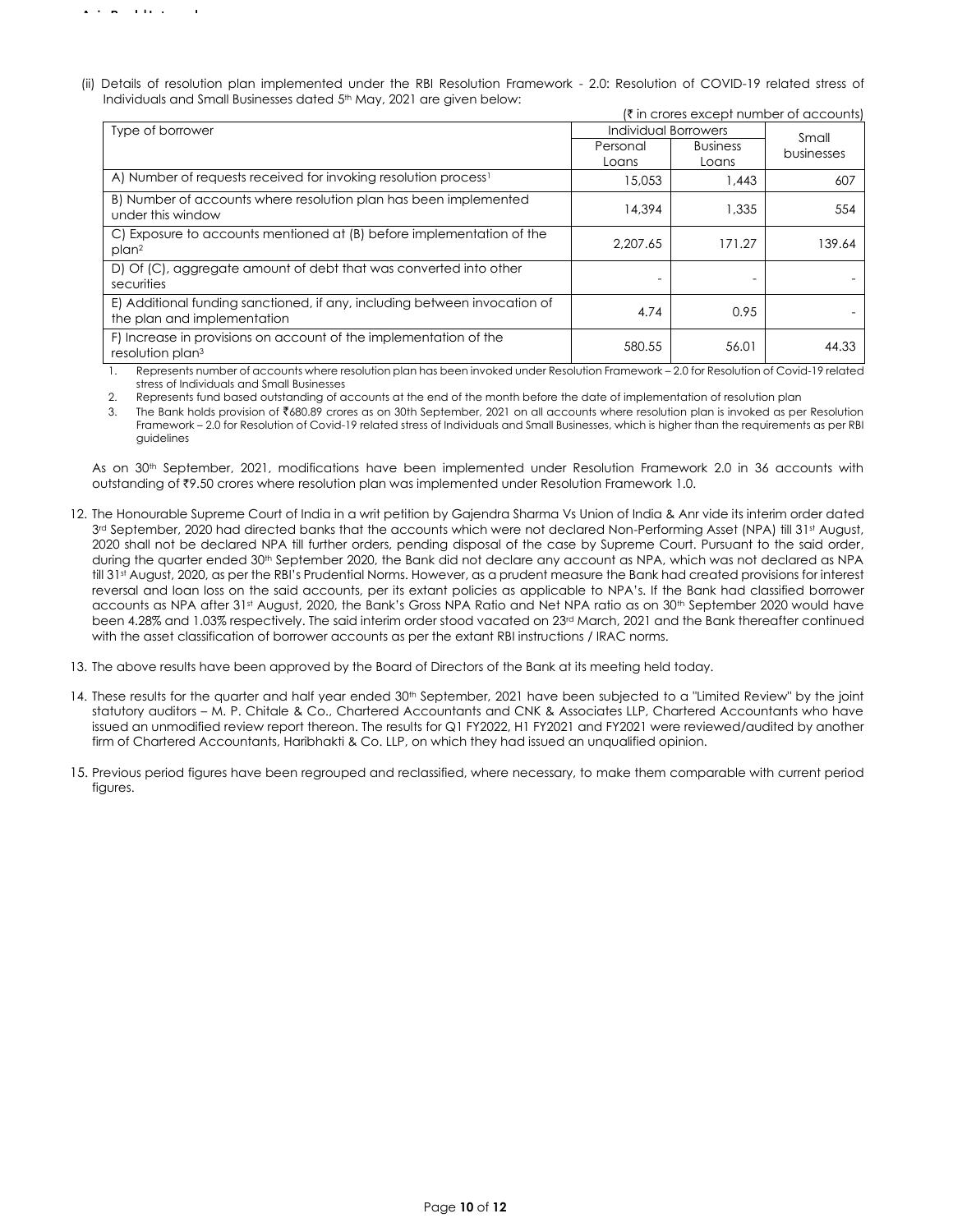## **Axis Bank Limited Group**

## **UNAUDITED CONSOLIDATED CASH FLOW STATEMENT FOR THE HALF YEAR ENDED 30TH SEPTEMBER, 2021**

| <b>PARTICULARS</b>                                                                                                   | <b>FOR THE</b><br><b>HALF YEAR</b><br><b>ENDED</b><br>30.09.2021 | <b>FOR THE</b><br><b>YEAR</b><br><b>ENDED</b><br>31.03.2021 | <b>FOR THE</b><br><b>HALF YEAR</b><br><b>ENDED</b><br>30.09.2020 |  |
|----------------------------------------------------------------------------------------------------------------------|------------------------------------------------------------------|-------------------------------------------------------------|------------------------------------------------------------------|--|
|                                                                                                                      | (Unaudited)                                                      | (Audited)                                                   | (Unaudited)                                                      |  |
| Cash flow from operating activities                                                                                  |                                                                  |                                                             |                                                                  |  |
| Net profit before taxes                                                                                              | 7,689,77                                                         | 9,693,19                                                    | 3,987,50                                                         |  |
| Adjustments for:                                                                                                     |                                                                  |                                                             |                                                                  |  |
| Depreciation on fixed assets                                                                                         | 490,28                                                           | 979,39                                                      | 434,28                                                           |  |
| Depreciation on investments                                                                                          | 106.08                                                           | 1,329,08                                                    | 162,41                                                           |  |
| Amortisation of premium on Held to Maturity investments                                                              | 389,69                                                           | 592,12                                                      | 251,97                                                           |  |
| Provision for Non-Performing Assets (including bad debts)/restructured assets                                        | 4,632,43                                                         | 12,344,85                                                   | 4,229,38                                                         |  |
| Provision on standard assets and others                                                                              | 1,281,75                                                         | 3,331,38                                                    | 4,653,21                                                         |  |
| Employee Stock Options Expense                                                                                       | 82,31                                                            |                                                             |                                                                  |  |
| <b>Adjustments for:</b>                                                                                              |                                                                  |                                                             |                                                                  |  |
| (Increase)/Decrease in investments                                                                                   | (8,815,64)                                                       | (19,644,00)                                                 | (20, 869, 64)                                                    |  |
| (Increase)/Decrease in advances                                                                                      | (13,938,10)                                                      | (63, 518, 12)                                               | (6,085,39)                                                       |  |
| Increase / (Decrease) in deposits                                                                                    | 37,407,51                                                        | 65,466,21                                                   | (5,406,11)                                                       |  |
| (Increase)/Decrease in other assets                                                                                  | 1,951,22                                                         | 4,801,71                                                    | 5,613,33                                                         |  |
| Increase/(Decrease) in other liabilities & provisions                                                                | 3,318,79                                                         | (715, 93)                                                   | (2, 154, 36)                                                     |  |
| Direct taxes paid                                                                                                    | (1,874,39)                                                       | (2,027,00)                                                  | (1, 252, 73)                                                     |  |
| Net cash flow from operating activities                                                                              | 32,721,70                                                        | 12,632,88                                                   | (16, 436, 15)                                                    |  |
|                                                                                                                      |                                                                  |                                                             |                                                                  |  |
| Cash flow from investing activities                                                                                  |                                                                  |                                                             |                                                                  |  |
| Purchase of fixed assets                                                                                             | (542, 29)                                                        | (938, 44)                                                   | (478,03)                                                         |  |
| (Increase)/Decrease in Held to Maturity investments                                                                  | (15, 574, 72)                                                    | (53, 269, 92)                                               | (23, 181, 65)                                                    |  |
| Proceeds from sale of fixed assets                                                                                   | 345                                                              | 13,54                                                       | 81                                                               |  |
| Net cash used in investing activities                                                                                | (16, 113, 56)                                                    | (54, 194, 82)                                               | (23,658,87)                                                      |  |
| Cash flow from financing activities                                                                                  |                                                                  |                                                             |                                                                  |  |
| Proceeds/(Repayment) from issue of subordinated debt, perpetual debt &<br>upper Tier II instruments (net)            | 4,453,80                                                         |                                                             |                                                                  |  |
| Increase/(Decrease) in borrowings (excluding subordinated debt, perpetual<br>debt & upper Tier II instruments) (net) | 13,449,15                                                        | (2,931,44)                                                  | (16,679,13)                                                      |  |
| Proceeds from issue of share capital                                                                                 | 58                                                               | 48,41                                                       | 47,69                                                            |  |
| Proceeds from share premium (net of share issue expenses)                                                            | 138,49                                                           | 10,102,17                                                   | 9,940,84                                                         |  |
| Payment of dividend (including dividend distribution tax)                                                            |                                                                  |                                                             |                                                                  |  |
| Increase in minority interest                                                                                        | 35,61                                                            | 60.19                                                       | 20,98                                                            |  |
| Net cash generated/(used) from financing activities                                                                  | 18,077,63                                                        | 7,279,33                                                    | (6,669,62)                                                       |  |
| Effect of exchange fluctuation translation reserve                                                                   | 36,62                                                            | (92, 80)                                                    | (70, 60)                                                         |  |
| Net increase/(decrease) in cash and cash equivalents                                                                 | 34,722,39                                                        | (34, 375, 42)                                               | (46, 835, 24)                                                    |  |
| Cash and cash equivalents at the beginning of the year                                                               | 63,424,36                                                        | 97,799,77                                                   | 97,799,77                                                        |  |
| Cash and cash equivalents at the end of the period/year                                                              | 98,146,75                                                        | 63,424,36                                                   | 50,964,53                                                        |  |

Note : Previous period figures have been regrouped and reclassified, where necessary, to make them comparable with current period figures.